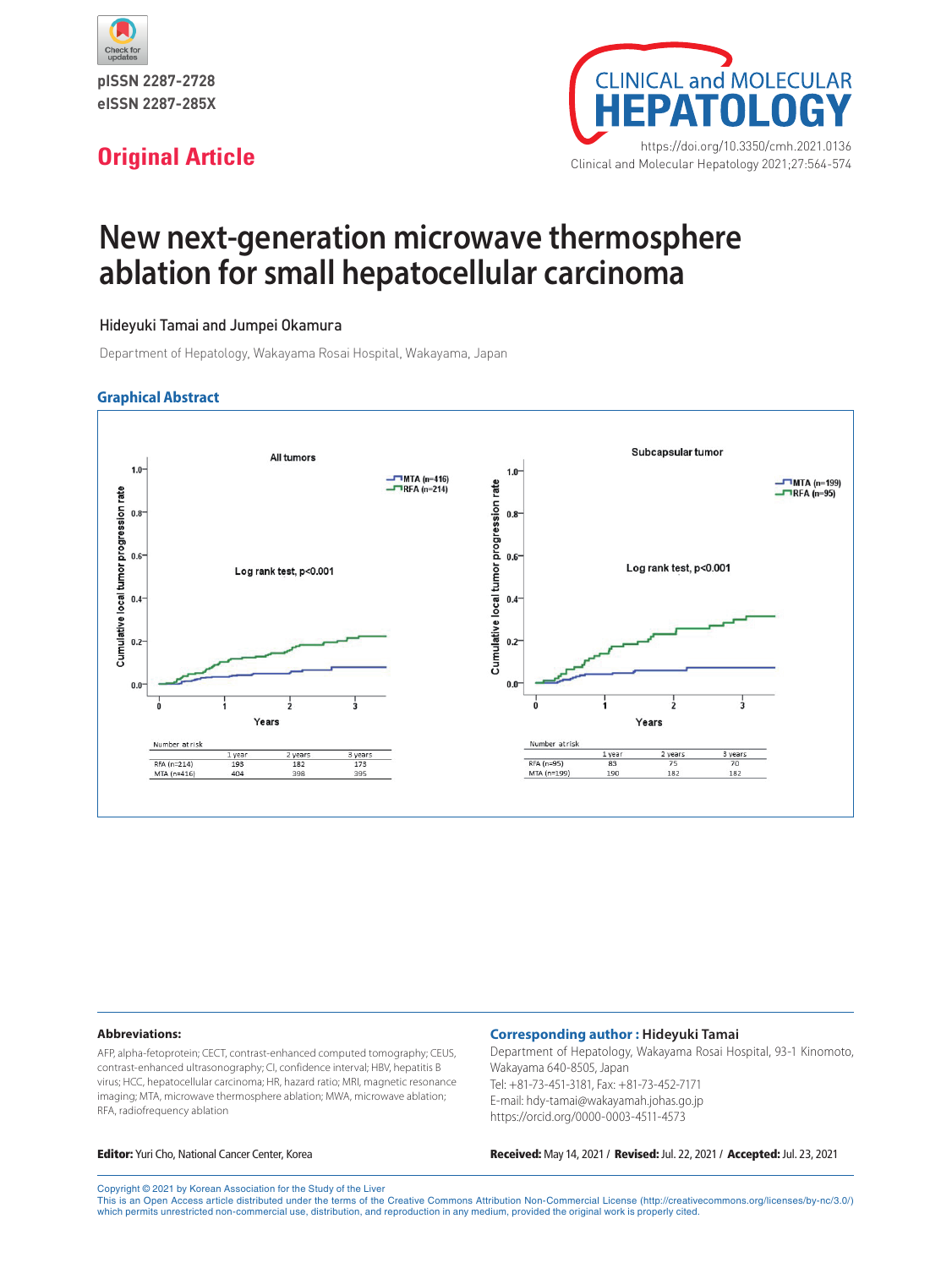**Background/Aims:** In July 2017, the Emprint™ next-generation microwave ablation system using thermosphere technology (Covidien, Boulder, CO, USA) was approved for use in Japan. This system can produce a predictable spherical ablation zone at higher temperatures than radiofrequency ablation (RFA). The aim of the present study was to elucidate whether this new microwave thermosphere ablation (MTA) could safely improve outcome compared to RFA, which is the standard of care for small hepatocellular carcinoma (HCC).

**Methods:** This retrospective study analyzed 513 patients with 630 HCCs (≤3 cm) who were performed by percutaneous RFA (174 patients, 214 HCCs) or MTA (339 patients, 416 HCCs) between January 2016 and March 2020.

**Results:** Median ablation time was significantly shorter for MTA (240 seconds) than for RFA (721 seconds; *P*<0.001). A significant difference in 3-year local tumor progression rate was evident between the RFA group (22%) and MTA group (8%; *P*<0.001). Multivariable analysis revealed ablation procedure and tumor diameter as independent factors contributing to local tumor progression (MTA; *P*<0.001; hazard ratio, 0.565; 95% confidence interval, 0.437–0.731). In patients with primary HCC, a significant difference in overall survival was evident (RFA vs. MTA, 3-year, 77% vs. 95%, *P*=0.029). Ablation procedure and Child-Pugh score were independent factors contributing to survival. The total complication rate was significantly lower for MTA (8%) than for RFA (14%, *P<0.05*), particularly for bile duct injury (3% vs. 9%, respectively; *P*<0.05).

**Conclusions:** Next-generation MTA for small HCC could provide safer, more curative treatment in a shorter ablation time than RFA. **(Clin Mol Hepatol 2021;27:564-574)**

**Keywords:** Carcinoma, Hepatocellular; Radiofrequency ablation; Microwaves

#### **Study Highlights**

Next-generation MTA using the Emprint™ ablation system can produce a predictable spherical ablation zone at higher temperatures than RFA. The present study demonstrated that MTA for small HCC provided safer, more curative treatment than RFA within a shorter ablation time, and may improve prognosis. MTA can also reduce the burden on not only patients, but also medical staff through this shorter ablation time. MTA has potential to replace RFA for small HCC.

#### **INTRODUCTION**

Percutaneous local treatment with radiofrequency ablation (RFA) is the current standard of care for patients with early-stage hepatocellular carcinoma (HCC) unsuitable for surgical resection. Recently, overall survival rates for HCC less than 3 cm in diameter treated using RFA or surgical resection have been reported as comparable.<sup>1</sup> RFA is indicated for patients with up to three HCCs ≤3 cm in diameter and Child-Pugh class A or B liver function.<sup>2,3</sup> However, the curability of RFA depends on its location. For example, a perivascular location has a high risk of incomplete ablation because of the heat sink effect in which cooling is provided by blood flow through vessels adjacent to the tumor.<sup>4,5</sup> As a result, the local tumor progression rate after RFA is approximately 30% at 3 years.<sup>2</sup> This level is insufficient for curative treatment. A more curative ablation procedure is thus required.

Microwave ablation (MWA) is another percutaneous thermal ablation therapy. In comparison with RFA, MWA offers the advantages of faster heating and less susceptibility to heat sink effects because higher temperatures are generated.<sup>6</sup> However, conventional MWA shows some major disadvantages. First, the ablation zone shows a teardrop shape. For that reason, MWA carries a high risk of thermal damage to the subcutaneous tissues and skin in ablation of the subcapsular tumor, especially with the development of systems with greater power.<sup>6</sup> Second, the ablation size is unpredictable with changes in surrounding tissues.<sup>6</sup> To overcome these disadvantages, Emprint™ (Covidien, Boulder, CO, USA) was developed as a new, next-generation MWA system with thermosphere technology. Microwave thermosphere ablation (MTA) is able to create predictable spherical zones of ablation by incorporating thermal control, field control, and wavelength control technologies into the system.<sup>7</sup> Vogl et al. $^8$  demonstrated that larger minimal ablative margins can be obtained by MTA in comparison to two routinely used conventional MWA systems. MTA is thus expected to safely improve local tumor control compared to RFA. This system was approved for use in the United States in April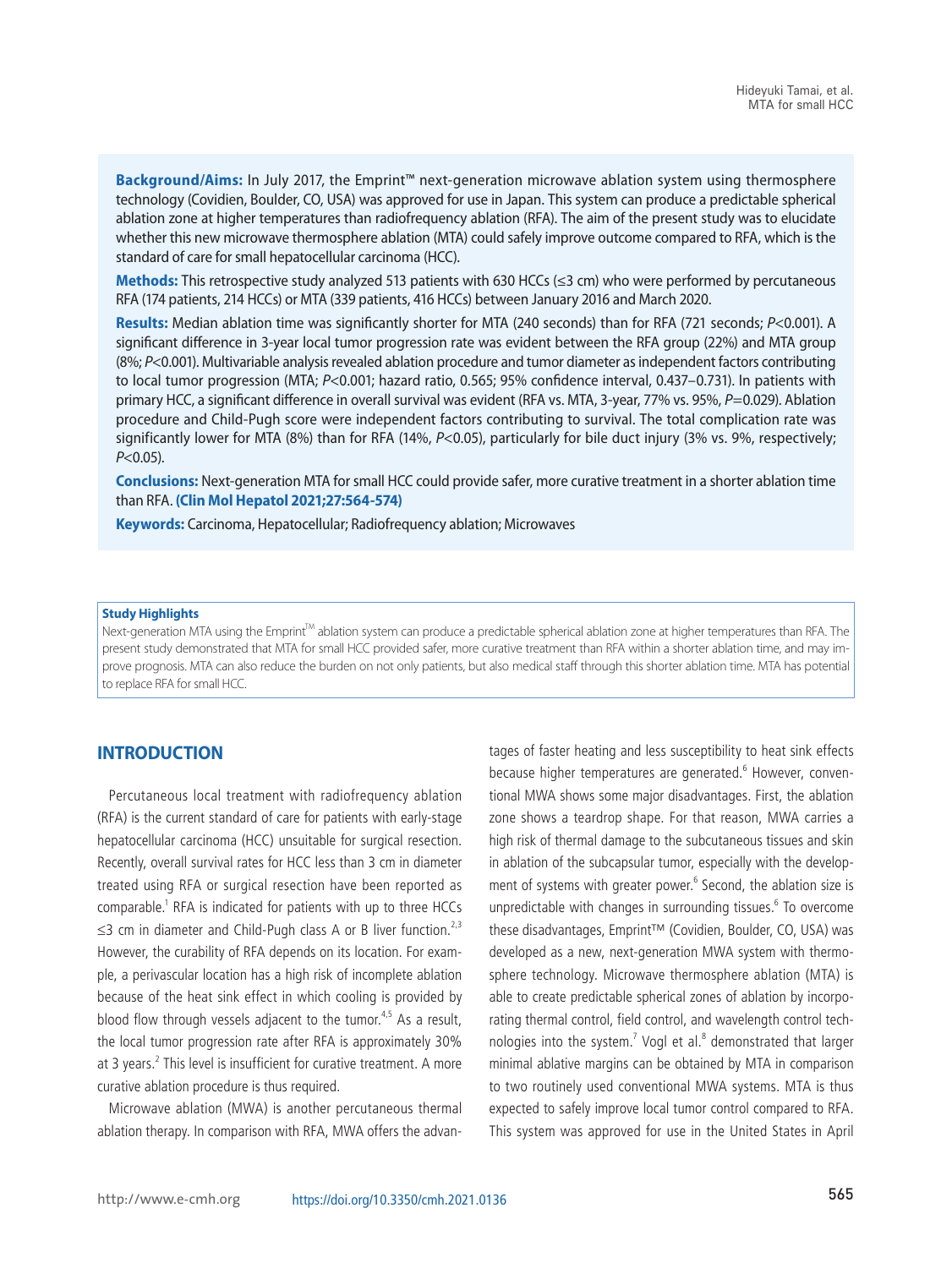

2014, and for use in Japan in July 2017. The aim of the present study was to elucidate whether this new, next-generation MTA could safely improve outcome compared to RFA.

#### **PATIENTS AND METHODS**

#### **Patients**

The sample size for this retrospective cohort study was determined from our database of percutaneous ablation therapy for HCC during the study period. Between January 2016 and March 2020, a total of 573 consecutive patients with 702 HCCs were treated by percutaneous thermal ablation in our hospital. We introduced MTA in December 2017, and replaced RFA with MTA from September 2018. RFA was performed from January 2016 to August 2018. Of the 573 patients with 702 HCCs, 23 patients with 33 HCCs received palliative ablation due to advanced stage, four patients with four HCCs were lost to follow-up after ablation, and two patients with two HCCs showing Child-Pugh class C liver function were excluded from the present study. Another 31 patients with 32 HCCs showing maximum tumor diameter >3 cm were excluded. Finally, 513 patients with 630 HCCs (≤3 cm) were classified into a group receiving RFA (174 patients with 214 HCCs) and a group receiving MTA (339 patients with 416 HCCs). Patient flow in this study is shown in Figure 1. HCC was diagnosed based on typical findings of HCC on contrast-enhanced computed tomography (CECT), dynamic magnetic resonance imaging (MRI), and/or contrast-enhanced ultrasonography (CEUS).<sup>3</sup> Ablation time, local tumor progression rate, and complications were compared between MTA and RFA. To identify factors affecting local tumor progression, ablation modality and tumor location were also analyzed. Perivascular tumor was defined as a tumor adjacent to vessels ≤3 mm in diameter.<sup>9</sup> In addition, overall survival and recurrence-free survival in patients with primary HCC were also analyzed. HCC patients with no history of HCC treatments were considered to represent patients with primary HCC.

This study was approved by the Ethics Committee at Wakayama Rosai Hospital. The need to obtain written informed consent was waived, due to the retrospective nature of the study.

#### **Ablation technique**

A Cool-tip™ RF system (Covidien) with a 17-gauge, cooled-tip electrode and a 2- or 3-cm non-insulated tip was used for RFA. An Emprint™ ablation system with a 13-gauge standard antenna (20-cm long) was used for MTA. Both procedures were performed under ultrasound guidance. Artificial pleural effusion or ascites was prepared using saline if needed. RFA was performed under the impedance control mode. Electric power was set at 40 W for the 2-cm electrode or 60 W for the 3-cm electrode, and was elevated at a rate of 10 W/min. When an impedance out occurred, output was automatically stopped, and ablation was resumed at 10 W lower than the output power at the time of impedance out.



(339 patients, 416 tumors) **Figure 1.** Flow chart for the study. HCC, hepatocellular carcinoma; MTA, microwave thermosphere ablation; RFA, radiofrequency ablation.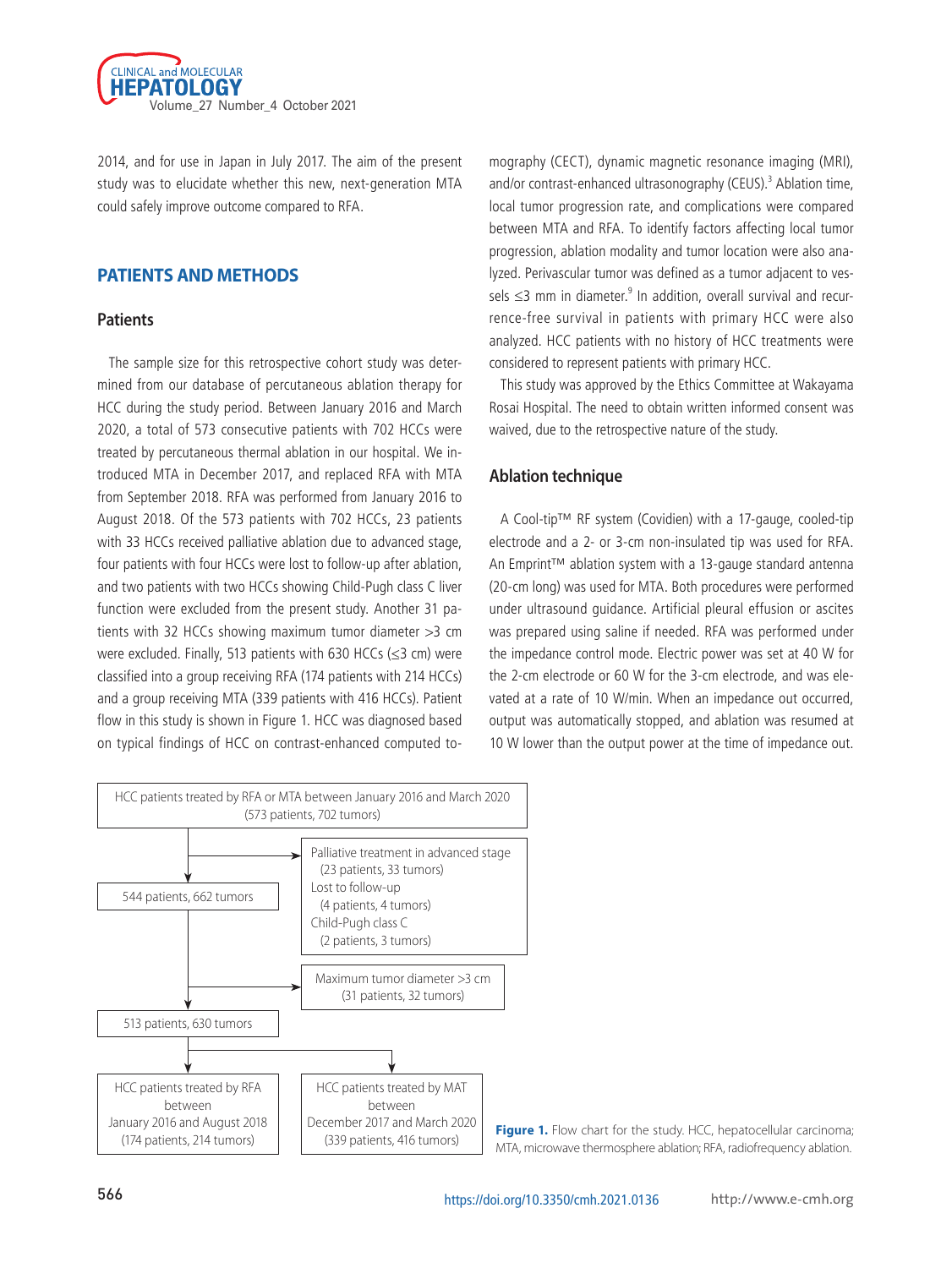Duration time of RFA was set at 6 minutes for the 2-cm electrode and 12 minutes for the 3-cm electrode. Additional ablation was performed if the temperature was below  $65^{\circ}$ C.<sup>10</sup> In MTA, output power was set at 100 W, and duration time was 1–2 minutes for a 2-cm ablation zone, and 3–4 minutes for a 3-cm ablation zone. When the target tumor was entirely covered by a transient hyperechoic zone, both RFA and MTA treatments were finished. Needle track ablation was not performed in either procedure, to prevent seeding and hemorrhage. After taking out the electrode or antenna from the liver, the needle track was observed using color Doppler or CEUS. If hemorrhage from the needle track increased rapidly, we stopped bleeding by percutaneous ethanol injection.<sup>10</sup>

#### **Evaluation of treatment efficacy and follow-up**

Treatment efficacy was evaluated on CECT or MRI at 1–3 days after the ablation procedure. Complete ablation was defined as no tumor enhancement with a safety margin (≥5 mm). If the safety margin was judged as insufficient, ablation was added within 1 month after treatment. In principle, all patients were followedup by CECT or dynamic MRI every 3–4 months.

#### **Evaluation of outcomes after ablation**

The primary endpoint of the present study was local tumor progression, representing treatment failure. Local tumor progression was defined as tumor growth touched inside or outside the postablation zone.

#### **Safety evaluation**

To evaluate the safety of ablation therapy, the profiles and incidences of complications were compared between RFA and MTA groups. Major complications were defined as events leading to

|  |  | Table 1. Comparison of baseline characteristics between radiofrequency ablation and microwave thermosphere ablation groups |  |  |  |  |  |
|--|--|----------------------------------------------------------------------------------------------------------------------------|--|--|--|--|--|
|  |  |                                                                                                                            |  |  |  |  |  |

|                                 | <b>Overall</b>     | <b>RFA</b> group<br>(513 patients, 630 tumors) (174 patients, 214 tumors) (339 patients, 416 tumors) | <b>MTA</b> group   | P-value |
|---------------------------------|--------------------|------------------------------------------------------------------------------------------------------|--------------------|---------|
| Age (years)                     | 74 (36-90)         | 74 (53-89)                                                                                           | 75 (36-90)         | 0.155   |
| Sex, male/female                | 364/149            | 122/52                                                                                               | 242/97             | 0.764   |
| Etiology, HBV/HCV/non-virus     | 46/315/152         | 14/123/37                                                                                            | 32/192/115         | 0.006   |
| Liver cirrhosis                 | 358 (70.0)         | 134 (77.0)                                                                                           | 224 (66.0)         | 0.011   |
| Child-Pugh score                | $5(5-9)$           | $5(5-9)$                                                                                             | $5(5-9)$           | 0.675   |
| Child class, A/B                | 464/49             | 159/15                                                                                               | 305/34             | 0.607   |
| Esophageal varices              | 186 (36.0)         | 74 (43.0)                                                                                            | 112 (33.0)         | 0.034   |
| Extrahepatic shunt              | 115 (22.0)         | 30 (17.0)                                                                                            | 85 (25.0)          | 0.044   |
| Platelets $(x10^4/\text{mm}^3)$ | $13.8(3.1 - 38.4)$ | $12.7(3.5-32.9)$                                                                                     | $14.3(3.1 - 38.4)$ | 0.059   |
| ALT (U/L)                       | $21(4-189)$        | $24(4-189)$                                                                                          | $20(8-120)$        | 0.012   |
| Onset, primary/recurrence       | 132/381            | 41/133                                                                                               | 91/248             | 0.421   |
| Tumor diameter (mm)             | $15(5-30)$         | $15(7-30)$                                                                                           | $15(5-30)$         | 0.407   |
| Number of tumors                | $1(1-4)$           | $1(1-4)$                                                                                             | $1(1-4)$           | 0.547   |
| TNM stage, I/II/III             | 352/137/24         | 115/52/7                                                                                             | 237/85/17          | 0.476   |
| Perivascular tumors             | 152 (24.0)         | 37(17.0)                                                                                             | 115 (28.0)         | 0.004   |
| Subcapsular tumors              | 294 (47.0)         | 95 (44.0)                                                                                            | 199 (48.0)         | 0.412   |
| Exophytic tumors                | 53 (8.0)           | 17(8.0)                                                                                              | 36(9.0)            | 0.761   |
| Tumors adjacent to other organs | 75 (12.0)          | 19(9.0)                                                                                              | 56(13.0)           | 0.093   |
| AFP (ng/mL)                     | $6.0(0.7-1.087.0)$ | $6.9(0.7-1.087.0)$                                                                                   | $5.5(0.7 - 983.0)$ | 0.044   |
| DCP (mAU/mL)                    | $30(5-4,267)$      | $35(6 - 3.546)$                                                                                      | $29(5 - 4, 267)$   | 0.236   |

Values are presented as median (range) or number (%) unless otherwise indicated.

RFA, radiofrequency ablation; MTA, microwave thermosphere ablation; HBV, hepatitis B virus; HCV, hepatitis C virus; ALT, alanine aminotransferase; TNM, tumor node metastasis; AFP, alpha-fetoprotein; DCP, des-gamma-carboxyprothrombin.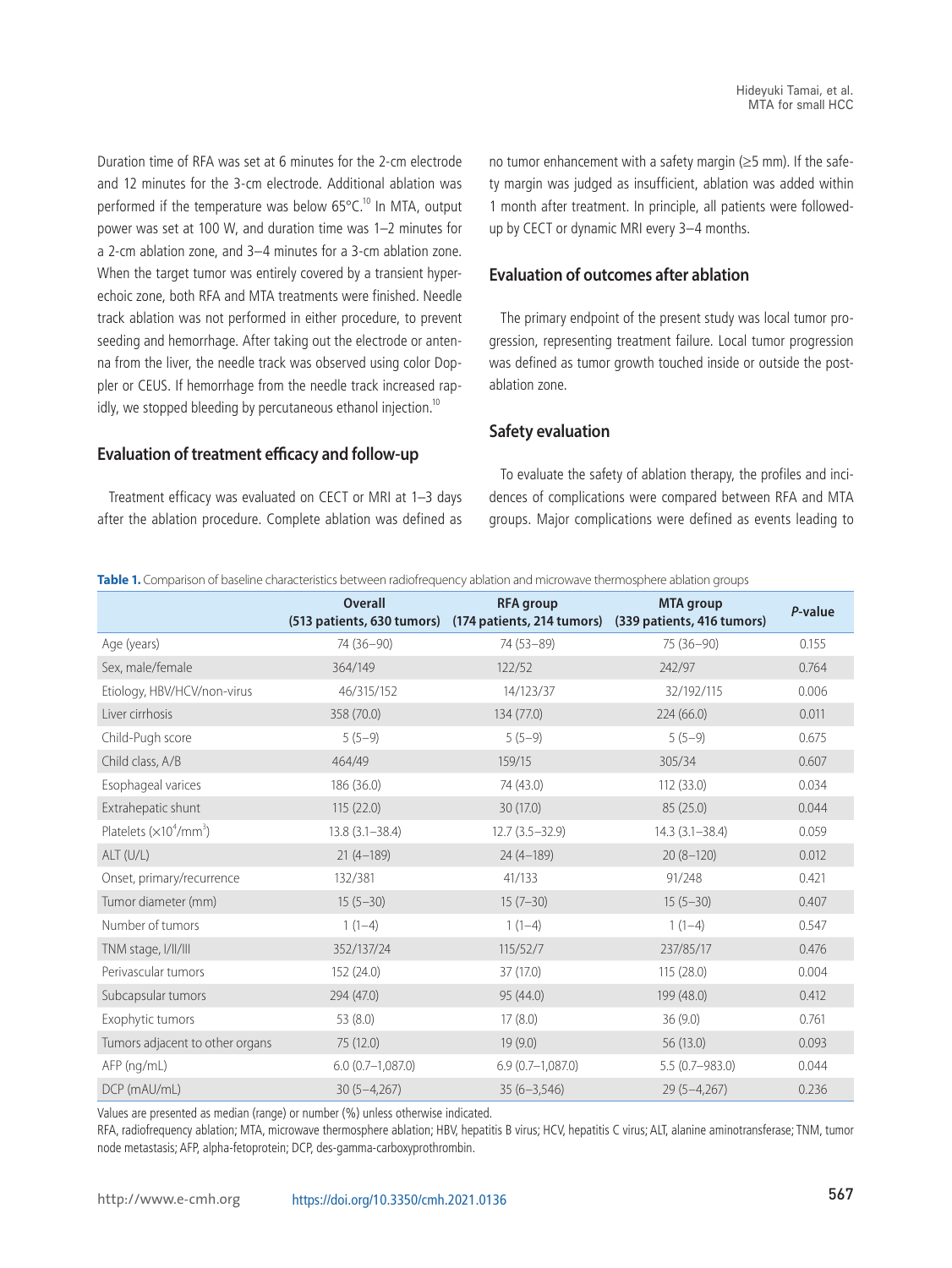

substantial morbidity or disability, increasing the level of care, or resulting in hospital admission or substantially extended hospital stay.<sup>11</sup>

#### **Statistical analysis**

Values are expressed as median and range. The Mann-Whitney U test was used to analyze continuous variables. Fisher's exact test or the chi-squared test was used to analyze categorical variables. The cumulative rates of local tumor progression, recurrence-free survival, and overall survival were evaluated using Kaplan-Meier methods. The statistical significance of differences between groups was examined using log-rank tests. Factors contributing to local tumor progression and survival were analyzed using Cox proportional hazards regression models. Factors showing a result of  $P<0.05$  in univariable analyses were entered into the multivariable analysis. Results were expressed as hazard ratios (HRs) and 95% confidence intervals (CIs). Values of  $P<0.05$  were

considered significant. All analyses were performed using SPSS version 24.0 software (SPSS, Chicago, IL, USA).

## **RESULTS**

#### **Patient characteristics**

Patient characteristics are summarized in Table 1. Proportions of non-viral hepatitis, extrahepatic shunt, and perivascular tumor were significantly higher in MTA than in RFA. Conversely, proportions of liver cirrhosis and esophageal varices, and levels of alphafetoprotein (AFP) and alanine aminotransferase were significantly lower in MTA than in RFA. However, no significant differences were seen in other baseline factors such as age, sex, onset, tumor size, number of tumors, TNM stage, liver function, platelets count, desgamma-carboxyprothrombin level, or other tumor location. Of the 46 patients infected with hepatitis B virus (HBV), 39 patients re-

**Table 2.** Comparison of baseline characteristics in patients with primary hepatocellular carcinoma between radiofrequency ablation and microwave thermosphere ablation groups

|                                 | Overall (132 patients) |                     | RFA group (41 patients) MTA group (91 patients) | P-value |
|---------------------------------|------------------------|---------------------|-------------------------------------------------|---------|
| Age (years)                     | 74 (36-90)             | 74 (53-88)          | 74 (36-90)                                      | 0.881   |
| Sex, male/female                | 89/43                  | 28/13               | 61/30                                           | 0.886   |
| Etiology, HBV/HCV/non-virus     | 9/61/62                | 3/21/17             | 6/40/45                                         | 0.695   |
| Liver cirrhosis                 | 87(66.0)               | 32 (78.0)           | 55 (60.0)                                       | 0.048   |
| Child-Pugh score                | $5(5-9)$               | $5(5-9)$            | $5(5-9)$                                        | 0.833   |
| Child class, A/B                | 113/19                 | 37/4                | 76/15                                           | 0.424   |
| Esophageal varices              | 47 (36.0)              | 18 (44.0)           | 29 (32.0)                                       | 0.181   |
| Extrahepatic shunt              | 34(26.0)               | 6(15.0)             | 28(31.0)                                        | 0.055   |
| Platelets $(x10^4/\text{mm}^3)$ | $14.2(3.5 - 30.9)$     | $14.1 (3.5 - 30.0)$ | 14.8 (4.2-30.9)                                 | 0.516   |
| ALT(U/L)                        | $25(9-120)$            | $25(9-92)$          | $24(9-120)$                                     | 0.817   |
| Tumor diameter (mm)             | $20(8-30)$             | $20(10-30)$         | $20(8-30)$                                      | 0.699   |
| Number of tumors                | $1(1-3)$               | $1(1-2)$            | $1(1-3)$                                        | 0.547   |
| TNM stage, I/II/III             | 78/46/8                | 22/17/2             | 56/29/6                                         | 0.554   |
| Perivascular tumors             | 35 (27.0)              | 9(22.0)             | 26(29.0)                                        | 0.425   |
| Subcapsular tumors              | 62 (47.0)              | 21(51.0)            | 41(45.0)                                        | 0.511   |
| Exophytic tumors                | 9(7.0)                 | 2(5.0)              | 7(8.0)                                          | 0.720   |
| Tumors adjacent to other organs | 14(11.0)               | 4(10.0)             | 10(11.0)                                        | 1.000   |
| AFP (ng/mL)                     | $6.0(0.7 - 983)$       | $8.0(0.7 - 454.0)$  | $4.6(1.0 - 983.0)$                              | 0.025   |
| DCP (mAU/mL)                    | $27(5-4,267)$          | $35(10 - 760)$      | $26(5-4,267)$                                   | 0.472   |

Values are presented as median (range) or number (%) unless otherwise indicated.

RFA, radiofrequency ablation; MTA, microwave thermosphere ablation; HBV, hepatitis B virus; HCV, hepatitis C virus; ALT, alanine aminotransferase; TNM, tumor node metastasis; AFP, alpha-fetoprotein; DCP, des-gamma-carboxyprothrombin.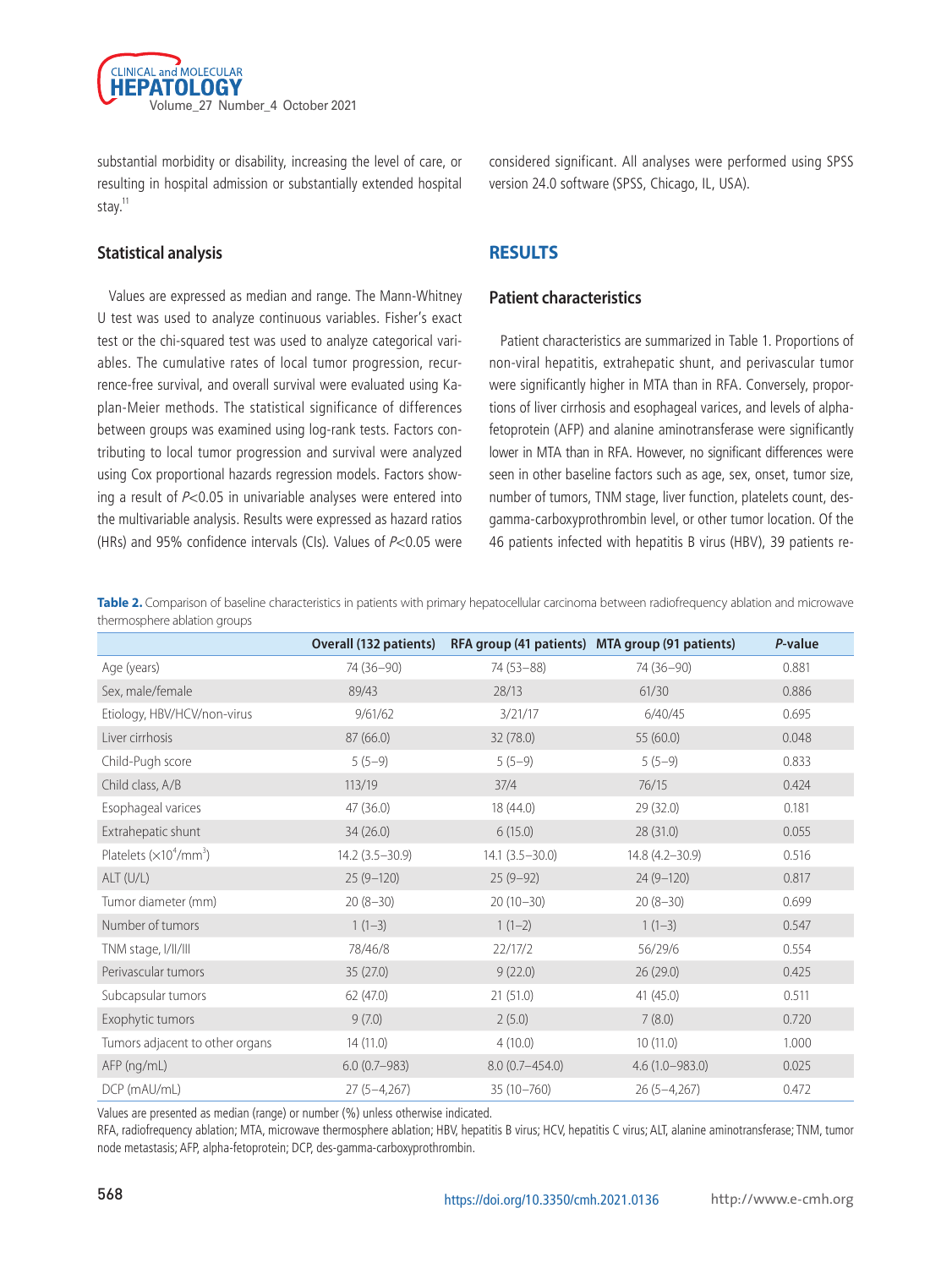ceived nucleoside analogue therapy. However, seven patients did not receive anti-viral therapy because of negative results for serum HBV-DNA. Of the 316 patients identified as infected with hepatitis C virus, the infection was eradicated in 312 patients using direct-acting antivirals. Comparisons of baseline characteristics in patients with primary HCC are shown in Table 2. The proportion of liver cirrhosis and AFP level were both significantly lower with MTA than with RFA.

Median ablation time was significantly shorter for MTA (240 seconds; range, 60–1,140) than for RFA (721 seconds; range,

240–2,880; P<0.001). Preparation rates of artificial pleural effusion before RFA and MTA were 41% (71/174) and 39% (133/339), respectively ( $P=0.731$ ). Preparation rates of artificial ascites were 5% (9/174) and 4% (13/339, respectively  $(P=0.479)$ . No significant differences in preparation rates of artificial pleural or ascites were identified between groups. Complete ablation rate after first treatment was 98% (210/214) for RFA and 96% (401/416) for MTA. No significant difference in complete ablation rate was apparent between groups ( $P=0.326$ ). The technical success rate was 100% in both groups, because all patients were finally





**Figure 2.** (A) Comparison of cumulative local tumor progression curves between radiofrequency ablation (RFA) and microwave thermosphere ablation (MTA) groups. A significant difference is apparent between groups (P<0.001). Three-year local tumor progression rates for RFA and MTA groups are 22% and 8%, respectively. (B) Comparison of cumulative local tumor progression curves between RFA and MTA in subcapsular hepatocellular carcinomas (HCCs). A significant difference is evident between groups (RFA vs. MTA, 3-year, 30% vs. 7%, P<0.001). (C) Comparison of cumulative local tumor progression curves between RFA and MTA for perivascular HCCs. No significant difference is evident between groups (RFA vs. MTA, 3-year, 23% vs. 13%, P=0.269).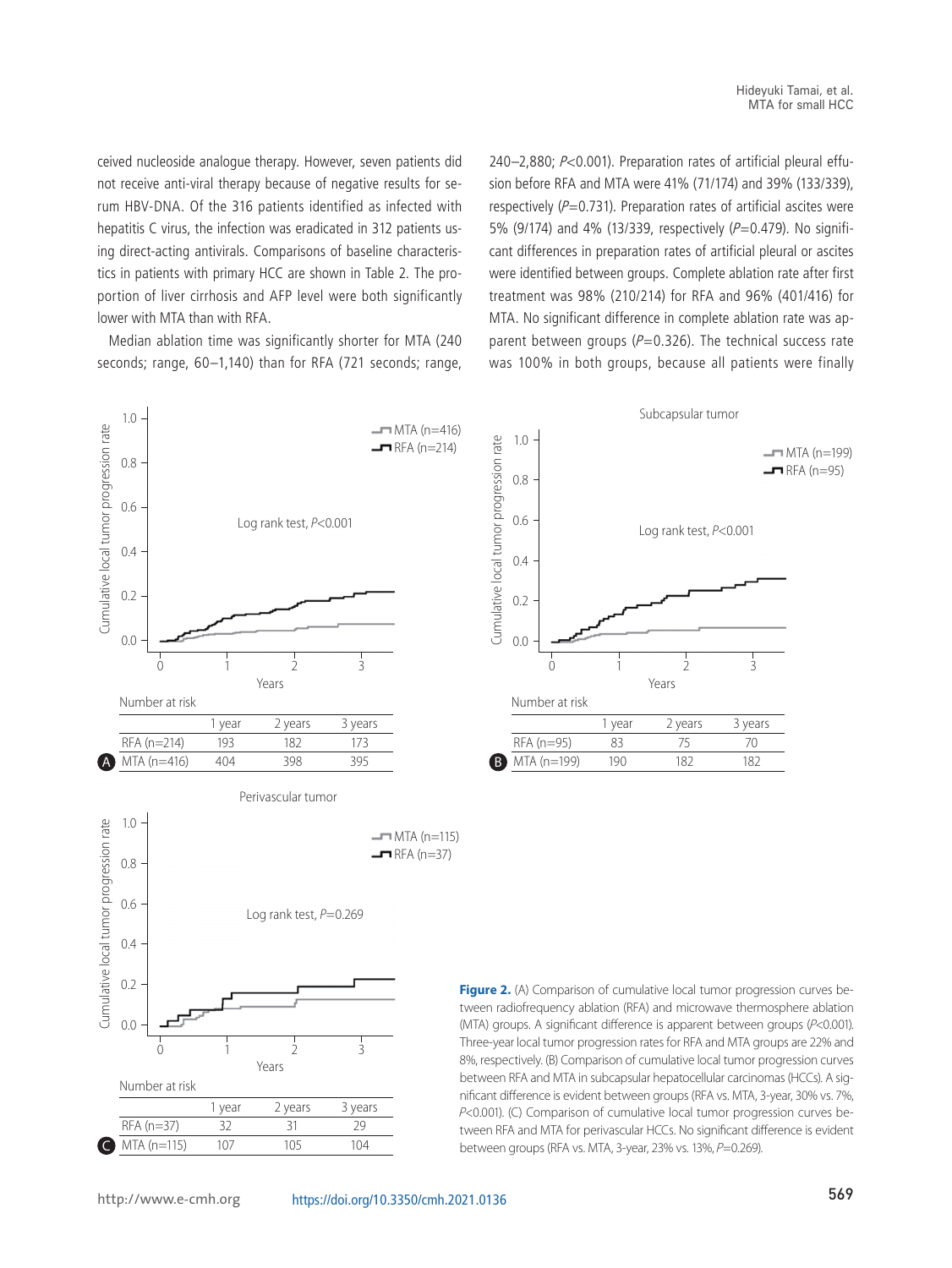

judged as having achieved complete ablation by additional ablation. Median follow-up period for the RFA and MTA groups was

1,358 days (range, 316–1,834) and 738 days (range, 285–1,291), respectively.



Figure 3. (A) Comparison of cumulative recurrence-free survival curves in patients with primary hepatocellular carcinoma (HCC). No significant difference is seen in recurrence-free survival between radiofrequency ablation (RFA) and microwave thermosphere ablation (MTA) groups (RFA vs. MTA, 3-year, 49% vs. 57%, P=0.409). (B) Comparison of cumulative overall survival curves in patients with primary HCC. A significant difference is evident in overall survival (RFA vs. MTA, 3-year, 77% vs. 95%, P=0.029).

|  |  |  | Table 3. Uni- and multivariable analyses of factors contributing to local tumor progression |
|--|--|--|---------------------------------------------------------------------------------------------|
|  |  |  |                                                                                             |

| <b>Variable</b>                 |         | <b>Univariable</b>     | <b>Multivariable</b> |                        |  |
|---------------------------------|---------|------------------------|----------------------|------------------------|--|
|                                 | P-value | <b>HR (95% CI)</b>     | P-value              | <b>HR (95% CI)</b>     |  |
| Age (years)                     | 0.813   | $0.997(0.968 - 1.026)$ |                      |                        |  |
| Sex, female                     | 0.429   | $0.797(0.454 - 1.399)$ |                      |                        |  |
| Etiology, non-virus             | 0.679   | 1.118 (0.660-1.891)    |                      |                        |  |
| Onset, recurrence               | 0.287   | $0.867(0.667 - 1.127)$ |                      |                        |  |
| Liver cirrhosis                 | 0.162   | $0.697(0.420 - 1.156)$ |                      |                        |  |
| Child class A                   | 0.952   | $0.990(0.718 - 1.365)$ |                      |                        |  |
| Child-Pugh score                | 0.443   | $0.672(0.244 - 1.852)$ |                      |                        |  |
| Tumor diameter (mm)             | < 0.001 | $1.073(1.033 - 1.115)$ | 0.001                | $1.070(1.030 - 1.113)$ |  |
| Ablation method, MTA            | < 0.001 | $0.334(0.200 - 0.559)$ | < 0.001              | $0.565(0.437 - 0.731)$ |  |
| Perivascular tumors             | 0.100   | $1.545(0.921 - 2.595)$ |                      |                        |  |
| Subcapsular tumors              | 0.031   | 1.718 (1.052-2.907)    | 0.228                | 1.391 (0.813-2.380)    |  |
| Exophytic tumors                | 0.038   | 2.043 (1.042-4.006)    | 0.130                | 1.744 (0.848-3.587)    |  |
| Tumors adjacent to other organs | 0.137   | $1.636(0.856 - 3.127)$ |                      |                        |  |
| $AFP$ (ng/mL)                   | 0.132   | $1.001(1.000 - 1.003)$ |                      |                        |  |
| DCP (mAU/mL)                    | 0.279   | $1.000(1.000 - 1.001)$ |                      |                        |  |

HR, hazard ratio; CI, confidence interval; MTA, microwave thermosphere ablation; AFP, alpha-fetoprotein; DCP, des-gamma-carboxyprothrombin.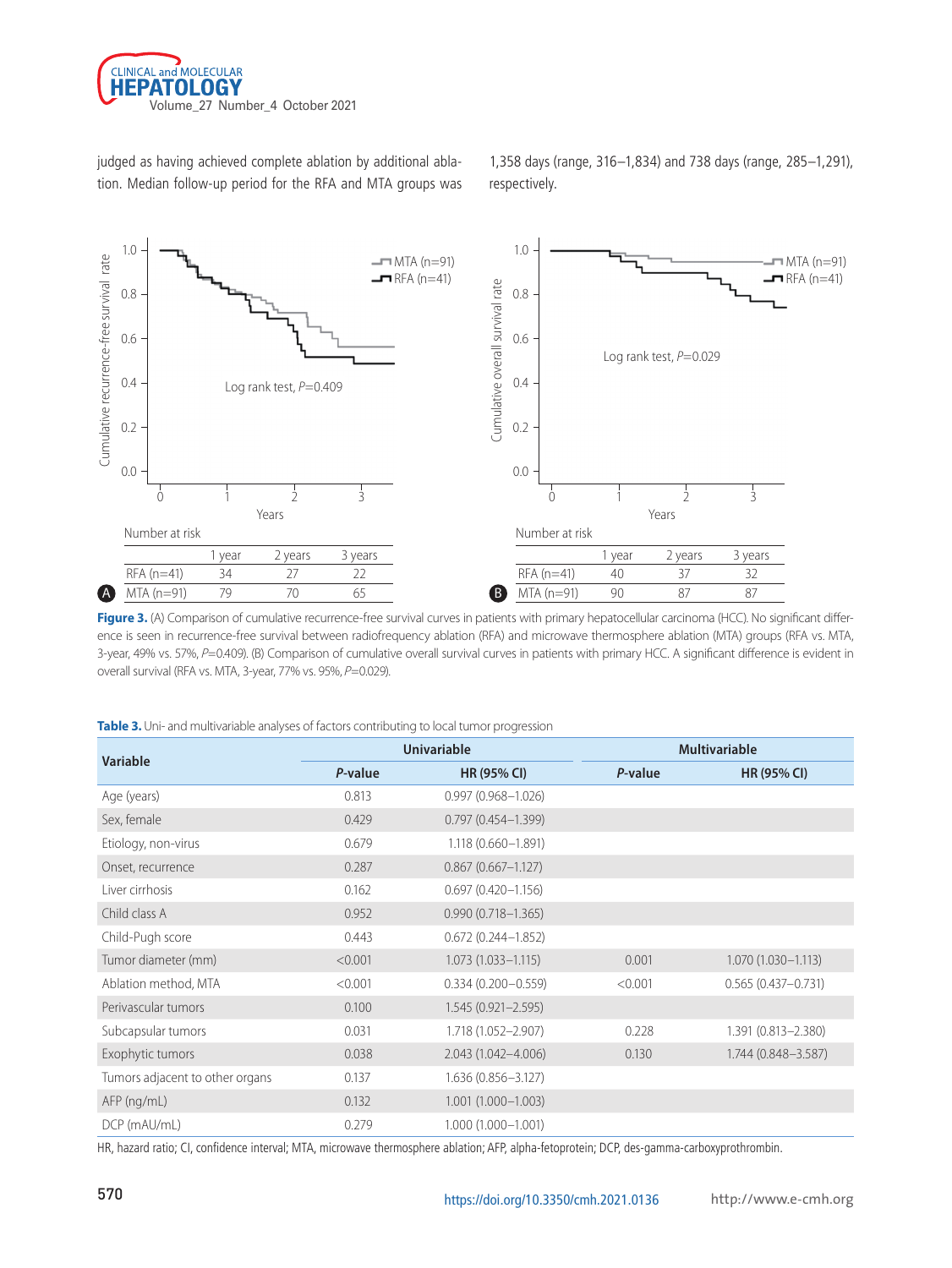# **Comparisons of local tumor progression between RFA and MTA groups**

Cumulative local tumor progression curves are compared between RFA and MTA groups in Figure 2. A significant difference was evident between groups ( $P<0.001$ ), and the 3-year local tumor progression rate was 22% for RFA and 8% for MTA. Cumulative local tumor progression curves between RFA and MTA groups are also compared according to tumor location in Figure 2. Although a significant difference between groups was identified for subcapsular HCCs (RFA vs. MTA, 3-year, 30% vs. 7%, P<0.001), no significant difference was seen for perivascular HCCs (RFA vs. MTA, 3-year, 23% vs. 13%, P=0.269).

Of 66 local-recurrent HCCs after RFA or MTA, 59 tumors was curatively treated by MTA ( $n=46$ ), RFA ( $n=10$ ), proton beam therapy ( $n=2$ ), or resection ( $n=1$ ). However, seven tumors were treated by transcatheter chemoembolization because of the presence of multiple intrahepatic metastatic recurrences.

**Table 4.** Uni- and multivariable analyses of factors contributing to survival

| Variable             |         | <b>Univariable</b>     | <b>Multivariable</b> |                        |  |
|----------------------|---------|------------------------|----------------------|------------------------|--|
|                      | P-value | <b>HR (95% CI)</b>     | P-value              | <b>HR (95% CI)</b>     |  |
| Age (years)          | 0.337   | 1.028 (0.972-1.087)    |                      |                        |  |
| Sex, female          | 0.971   | $1.020(0.346 - 3.006)$ |                      |                        |  |
| Etiology, non-virus  | 0.436   | 1.498 (0.542-4.144)    |                      |                        |  |
| Liver cirrhosis      | 0.170   | 2.851 (0.638-12.745)   |                      |                        |  |
| Child class A        | 0.266   | $0.478(0.130 - 1.756)$ |                      |                        |  |
| Child-Pugh score     | 0.001   | 2.055 (1.372-3.184)    | < 0.001              | 2.361 (1.456-3.828)    |  |
| Tumor diameter (mm)  | 0.342   | 1.042 (0.957-1.135)    |                      |                        |  |
| Number of tumors     | 0.540   | $0.536(0.073 - 3.939)$ |                      |                        |  |
| Ablation method, MTA | 0.039   | $0.282(0.085 - 0.936)$ | 0.016                | $0.205(0.056 - 0.747)$ |  |
| AFP (ng/mL)          | 0.127   | $1.002(0.999 - 1.005)$ |                      |                        |  |
| DCP (mAU/mL)         | 0.795   | 1.000 (0.999-1.001)    |                      |                        |  |

HR, hazard ratio; CI, confidence interval; MTA, microwave thermosphere ablation; AFP, alpha-fetoprotein; DCP, des-gamma-carboxyprothrombin.

**Table 5.** Comparison of complications between radiofrequency ablation and microwave thermosphere ablation groups

| Complication                          | RFA group (n=174) | MTA group $(n=339)$ | P-value |
|---------------------------------------|-------------------|---------------------|---------|
| Total                                 | 25(14.0)          | 26(8.0)             | < 0.05  |
| Intra-abdominal or pleural hemorrhage | 8(5.0)            | 11(3.0)             | 0.46    |
| Liver abscess                         | 1(1.0)            | 2(1.0)              | 1.00    |
| Portal thrombosis                     | 0(0.0)            | 2(1.0)              | 0.55    |
| Biliary ductal injury                 | 15(9.0)           | 11(3.0)             | 0.01    |
| Seeding                               | 1(1.0)            | 0(0.0)              | 0.34    |
| Major complication                    | 4(2.0)            | 6(2.0)              | 0.74    |
| Intrapleural hemorrhage               | 2(1.0)            | 1(0.3)              | 0.27    |
| Liver abscess                         | 1(1.0)            | 2(1.0)              | 1.00    |
| Portal thrombosis                     | 0(0.0)            | 2(1.0)              | 0.55    |
| Biliary ductal injury                 | 0(0.0)            | 1(0.3)              | 1.00    |
| Seeding                               | 1(1.0)            | 0(0.0)              | 0.34    |

Values are presented as number (%).

RFA, radiofrequency ablation; MTA, microwave thermosphere ablation.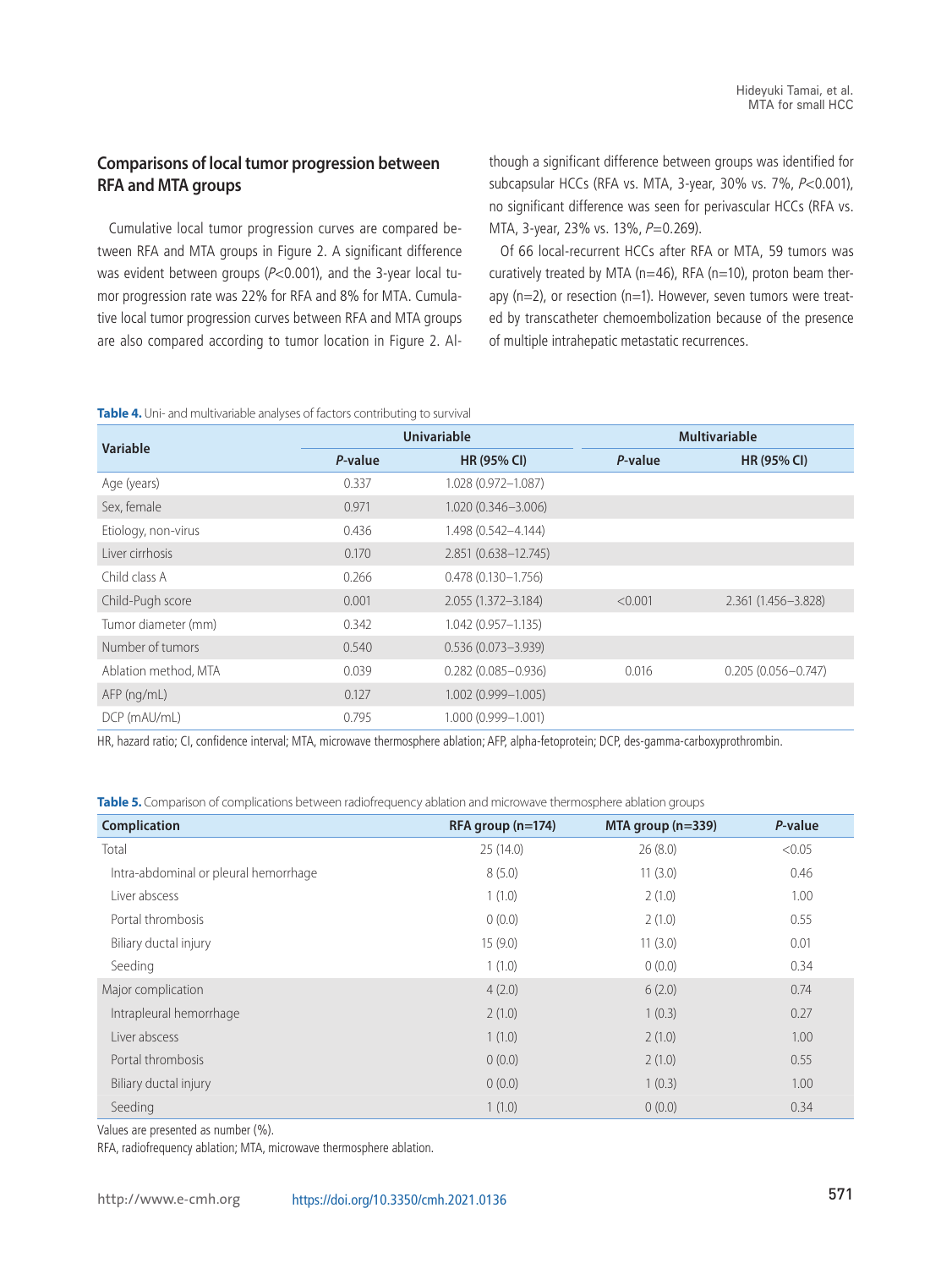

# **Comparisons of recurrence-free survival and overall survival between RFA and MTA groups**

Comparisons of cumulative recurrence-free survival and overall survival curves between RFA and MTA groups are shown in Figure 3. Although no significant difference was seen in recurrence-free survival between groups (RFA vs. MTA, 3-year, 49% vs. 57%,  $P=0.409$ ), a significant difference in overall survival was evident (RFA vs. MTA, 3-year, 77% vs. 95%,  $P=0.029$ ).

# **Factors contributing to local tumor progression and survival**

Results of uni- and multivariable analyses for factors contributing to local tumor progression are shown in Table 3. Although significant differences were detected in ablation procedure, tumor size, and subcapsular and exophytic tumors on univariable analyses, multivariable analysis revealed ablation procedure and tumor size as independent factors. Results of uni- and multivariable analyses for factors contributing to survival are shown in Table 4. Uni-and multivariable analyses revealed ablation procedure and Child-Pugh score as factors significantly associated with survival**.**

#### **Comparison of complication between RFA and MTA**

No patient deaths occurred within 30 days after ablation. A comparison of complication profiles between RFA and MTA groups is shown in Table 5. Although no significant difference in major complication rate was seen between groups (RFA vs. MTA, 2% vs. 2%,  $P=0.74$ ), the total complication rate was significantly lower for MTA (8%) than for RFA (14%, P<0.05), particularly for bile duct injury (3% vs. 9%, respectively;  $P<0.05$ ).

#### **DISCUSSION**

This retrospective cohort study evaluated whether a next-generation MTA for small HCC could safely improve local tumor control compared to RFA. In our clinical practice, as MTA was introduced in December 2017, and RFA was fully replaced by MTA from September 2018, the RFA group represents historical controls. As a result, the fact that local tumor progression rate was significantly reduced after introducing MTA for HCC in our clinical practice is noteworthy.

Regarding the comparison of local tumor control between RFA

and conventional MWA, Facciorusso et al. $12$  demonstrated in a meta-analysis that the overall local tumor progression rate was similar between conventional MWA and RFA groups (odds ratio, 1.01; 95% CI, 0.53-1.87;  $P=0.98$ ). Poulou et al.<sup>13</sup> indicated in their review article that the results concerning local disease control rates with conventional MWA and RFA remain controversial. Clinical data about local tumor control are lacking for MTA. Takahashi et al.<sup>14</sup> reported that the short-term local tumor progression rate compared favorably with that reported for RFA and other conventional MWA technologies in the literature. However, Suwa et al.<sup>15</sup> could not identify a significant difference in local tumor progression rate between RFA and MTA groups in a short-term observation of a limited number of patients (log-rank test,  $P=0.804$ , 1-year, 5.2 vs. 6.9%). The present study was able to show that the local tumor progression rate was significantly lower in the MTA group than in the RFA group (log-rank test,  $P<0.001$ , 3-year, 22% vs. 8%).

Tumor location is one potential factor influencing the technical success and complications of RFA. Ablation for a perivascular tumor carries higher risks of injuring Glisson's sheath and achieving incomplete ablation because of heat sink effects, while ablation in a subcapsular location increases the difficulty of electrode placement and carries a higher risk of complications such as seeding or injuring adjacent organs. Lai et al.<sup>16</sup> indicated that a subcapsular location represents a possible risk factor for local tumor progression after RFA on meta-analysis, and whether a perivascular location influences the incidence of local tumor progression remains controversial. In the present study, the local tumor progression rate of MTA for subcapsular tumor was significantly lower than that of RFA. This result suggests that MTA should be applied for subcapsular HCCs in place of RFA. Regarding a perivascular location, An et al.<sup>17</sup> reported that MWA tended to exhibit better local tumor control than RFA for small perivascular HCCs, although the difference was not significant  $(P=0.116)$ . The present study likewise failed to show any significant difference in local progression rate between RFA and MTA for perivascular HCC. The reason may be attributable to the fact that MTA was still slightly affected by heat sink effects. Further study is needed to clarify whether MTA can reduce the risk of local tumor progression after ablation for perivascular HCCs. Our better local control of tumor with MTA compared to RFA, particularly for subcapsular tumors, may have been attributable to reliable coagulation and a larger ablated margin rather than to reduced susceptibility to heat sink effects from peritumor vessels, artificial pleural effusion or ascites.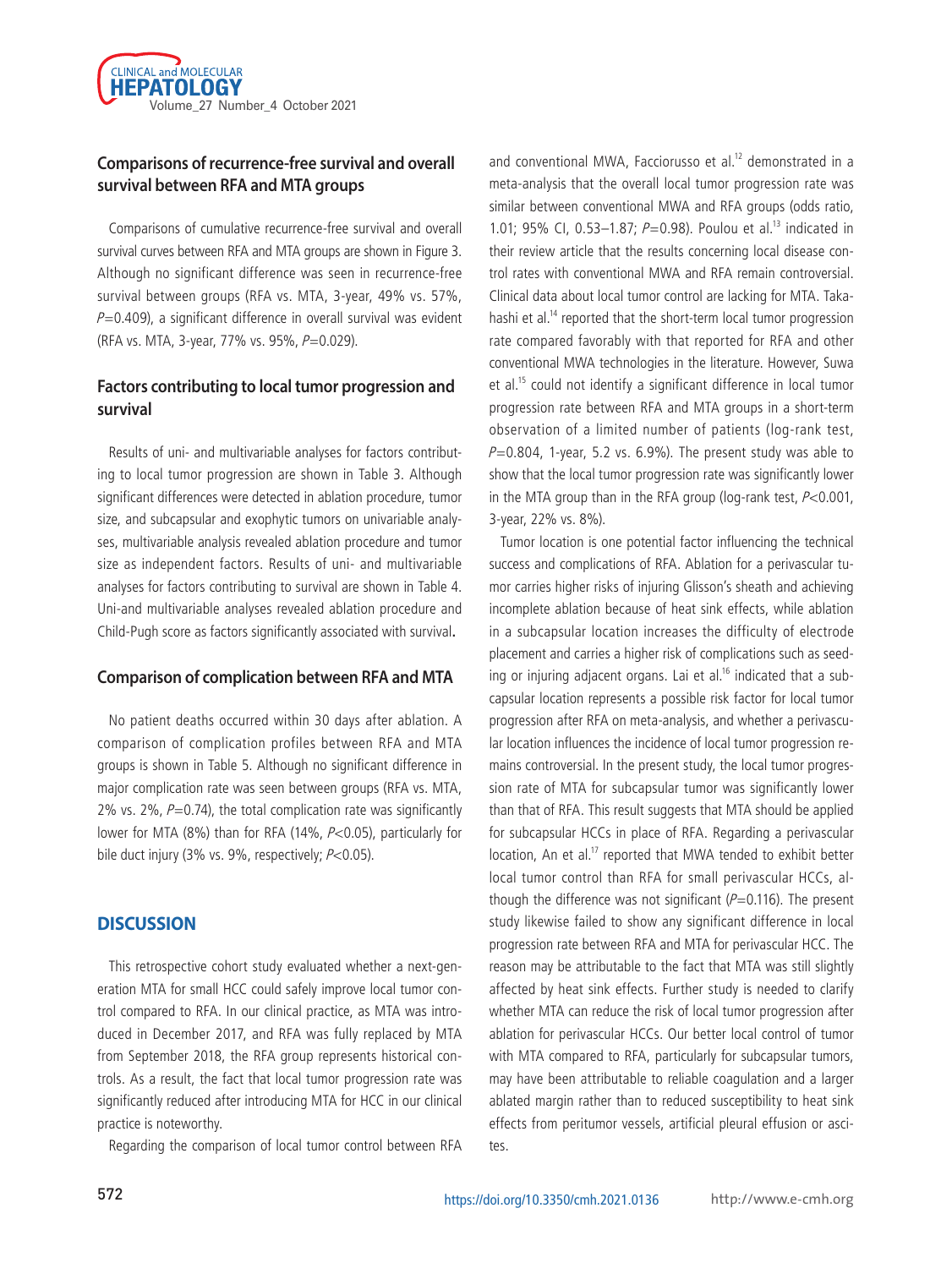Regarding the comparison of safety between RFA and conventional MWA, a meta-analysis by Facciorusso et al.<sup>12</sup> demonstrated that major complications tended to be more frequent in MWA patients, although not significantly (odds ratio, 1.63; 95% CI, 0.88– 3.03;  $P=0.12$ ). Comparing safety between RFA and MTA, Suwa et al.<sup>15</sup> reported no significant differences in incidence rates of complications between groups (MTA vs. RFA, 13.6% vs. 14.5%). However, in the present study, the total incidence of complications was significantly lower with MTA than with RFA, particularly for bile duct injury. This result was attributed to the high predictability of the ablation zone. Planning with accurate prediction of the ablation zone would seem likely to achieve safer ablation.

Among factors potentially associated with local tumor progression in RFA, tumor size is the only significant predictor. $^2$  In the present study, not only tumor size but also treatment procedure were factors independently contributing to local tumor progression (MTA, P<0.001; HR, 0.277; 95% CI, 0.155–0.494). Subcapsular and exophytic tumors were significant factors on univariable analysis, but not on multivariable analysis. These location factors would probably be confounders for tumor size.

In the present study, no significant difference in recurrence-free survival was seen between RFA and MTA groups (RFA vs. MTA, 3-year, 49% vs. 57%). Kim et al. $18$  demonstrated that the cumulative recurrence rate in patients with early-stage HCC who received curative treatment such as RFA or resection was around 50% at 3 years. As most recurrent HCC after curative treatment is ectopic, MTA cannot be said to have the ability to decrease multicentric or metastatic recurrences.

Regarding the comparison of overall survival between RFA and conventional MWA, Facciorusso et al.<sup>12</sup> demonstrated in their meta-analysis that the overall survival rate after RFA tended to be higher, without showing a significant difference. Poulou et al.<sup>13</sup> also indicated in their review article that survival rates were generally comparable between MWA and RFA groups, within the range of 68–100% after the first year and 24–78% after the fourth year. In the present study, the overall survival rate after MTA was significantly higher than that after RFA. Furthermore, treatment procedure was an independent factor contributing overall survival. Sala et al.<sup>19</sup> reported that initial complete response without local tumor progression to percutaneous ablation is associated with an improved survival in both Child-Pugh class A and B patients with nonsurgical HCC. As the local tumor progression rate after MTA was significantly lower than that after RFA, MTA might improve the prognosis over RFA. In the present study, however, as the proportion of liver cirrhosis and AFP level were

lower in the MTA group than in the RFA group, better prognosis after MTA may be expected.

The present study showed several limitations. First, as the present study was a single-center, retrospective study, the potential for selection bias is unavoidable. A larger-scale randomized trial is needed to validate our results. Second, patient recruitment periods differed between the MTA and RFA groups. In particular, significant differences in proportions of perivascular tumor, liver cirrhosis, and etiology were seen between groups. Comparison after matching for important characteristics is therefore required. Third, local tumor control and safety of MTA in large HCCs >3 cm in diameter could not be evaluated in the present study. Izzo et al.<sup>20</sup> suggested in a review article that MWA should be considered the technique of choice in selected patients, when the tumor is  $\geq 3$  cm in diameter. Future studies should clarify whether MTA should be applied to large HCC ≥3 cm in diameter.

In conclusion, this next-generation MTA for small HCC provided safer and more curative treatment than RFA within a shorter ablation time. MTA can also reduce the burden on not only patients, but also medical staff through this shorter ablation time. MTA has potential to replace RFA for small HCC.

#### **Authors' contribution**

Study concept and design: Hideyuki Tamai; Data collection: Hideyuki Tamai and Jumpei Okamura; Data analysis and interpretation: Hideyuki Tamai and Jumpei Okamura; Drafting of the article: Hideyuki Tamai; Critical revision of the article: Hideyuki Tamai and Jumpei Okamura; Final approval of the version to be published: all authors.

#### **Conflicts of Interest**

The authors have no conflicts to disclose.

#### **REFERENCES**

- 1. Ahn KS, Kang KJ. Appropriate treatment modality for solitary small hepatocellular carcinoma: radiofrequency ablation vs. resection vs. transplantation? Clin Mol Hepatol 2019;25:354-359.
- 2. European Association for the Study of the Liver. EASL clinical practice guidelines: management of hepatocellular carcinoma. J Hepatol 2018;69:182-236.
- 3. Kokudo N, Takemura N, Hasegawa K, Takayama T, Kubo S, Shimada M, et al. Clinical practice guidelines for hepatocellular carcinoma: the Japan Society of Hepatology 2017 (4th JSH-HCC guidelines)